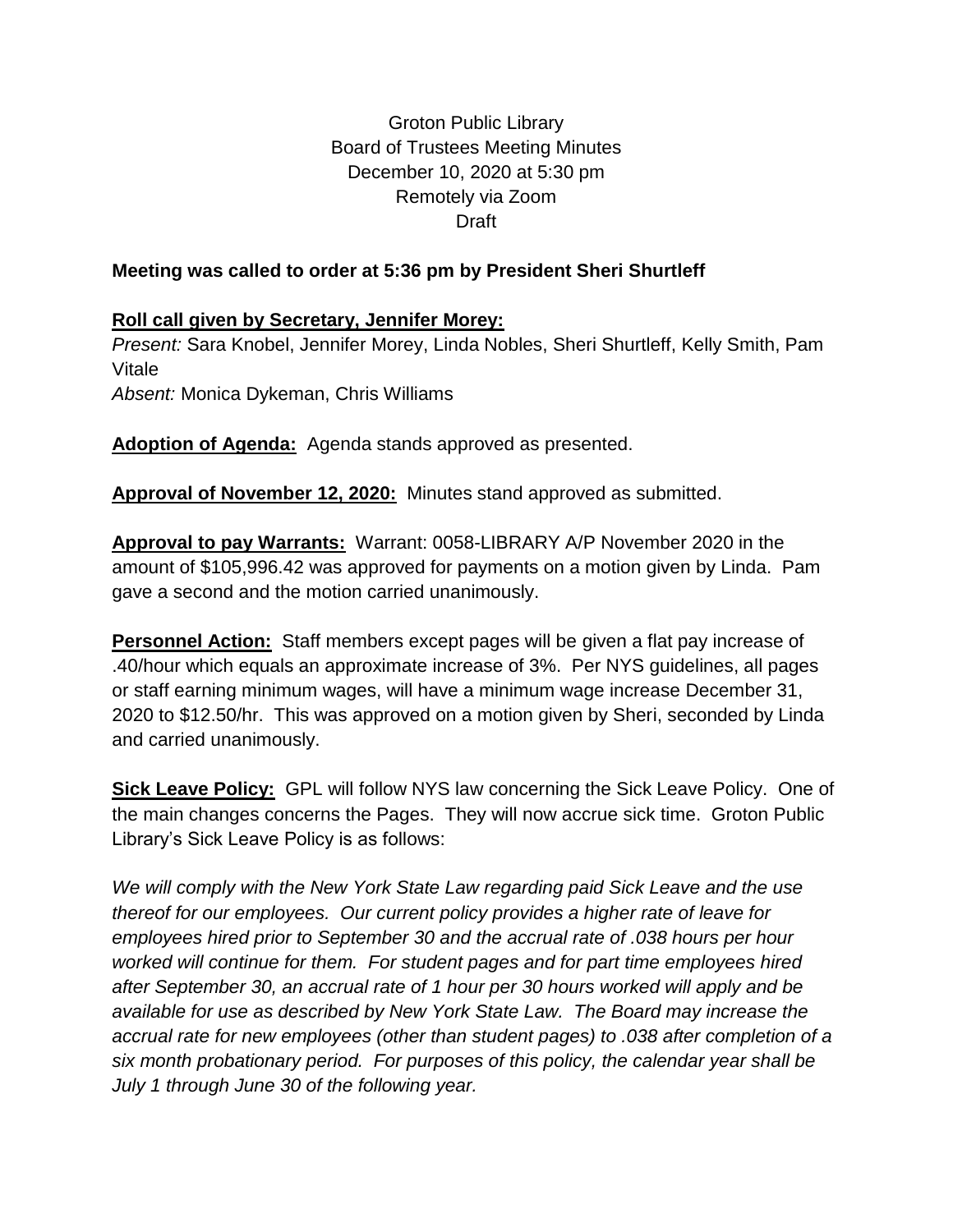On a motion given by Sheri, seconded by Pam and carried unanimously, this Resolution was adopted by the BOT..

**Listing of 2021 Closures and BOT Meeting Dates:** All dates submitted were approved as submitted on a motion given by Pam. Kelly gave a second and the motion carried unanimously.

**Expansion and Renovations Project Update:** Sheri provided the Board with an update of the progress in both of these areas. The indoor plumbing has been installed, but the new hot water system needs to be improved. A lot of water gets wasted while waiting for the hot water to reach the back of the building. Jim Turner is working with the Engineer to come up with a solution to this problem.

The exterior brickwork is almost completed. Groton Electric has taken down the old electric lines. They have been wonderful to work with.

Jim Turner expertise has been invaluable. Work is proceeding right on schedule. Hopefully the Library will be able to officially open by early Spring once things get all put together.

Sara was able to get about 20 nice, wooden shelves from the Seymour Library in Auburn. They gave them to the GPL, but arrangements need to be made to transport them to Groton by the middle of January.

About 90% of the matching grant from NYS has come in.

**Update from the Library Director:** Curbside pickup has been good and steady, but not so well with the "by appointment" in the actual Library. Sara hopes to begin opening in January on Friday evenings from 4:00 to 7:00 pm. If that goes well, she hopes to offer Wednesday and Thursday evenings too for browsing.

Catie Whatley came down and trimmed the two large hydrangea bushes in the front of the Library.

The Rosen Grant money has allowed the GPL staff to assemble a large variety of take home kits for Patron use. A few examples of kits offered to pick from: Sewing, Cooking, Lego Challenge, Birdwatching, etc. Sara hopes to spread the word by using Social media and publication in the local papers.

**Update from the Friends of the Groton Public Library:** Jennifer reported that the Friends are busy trying to find people able and willing to refurbish the nine antique brass lamps and shades that were on the round oak tables.

## **Period for Public Expression:** N/A